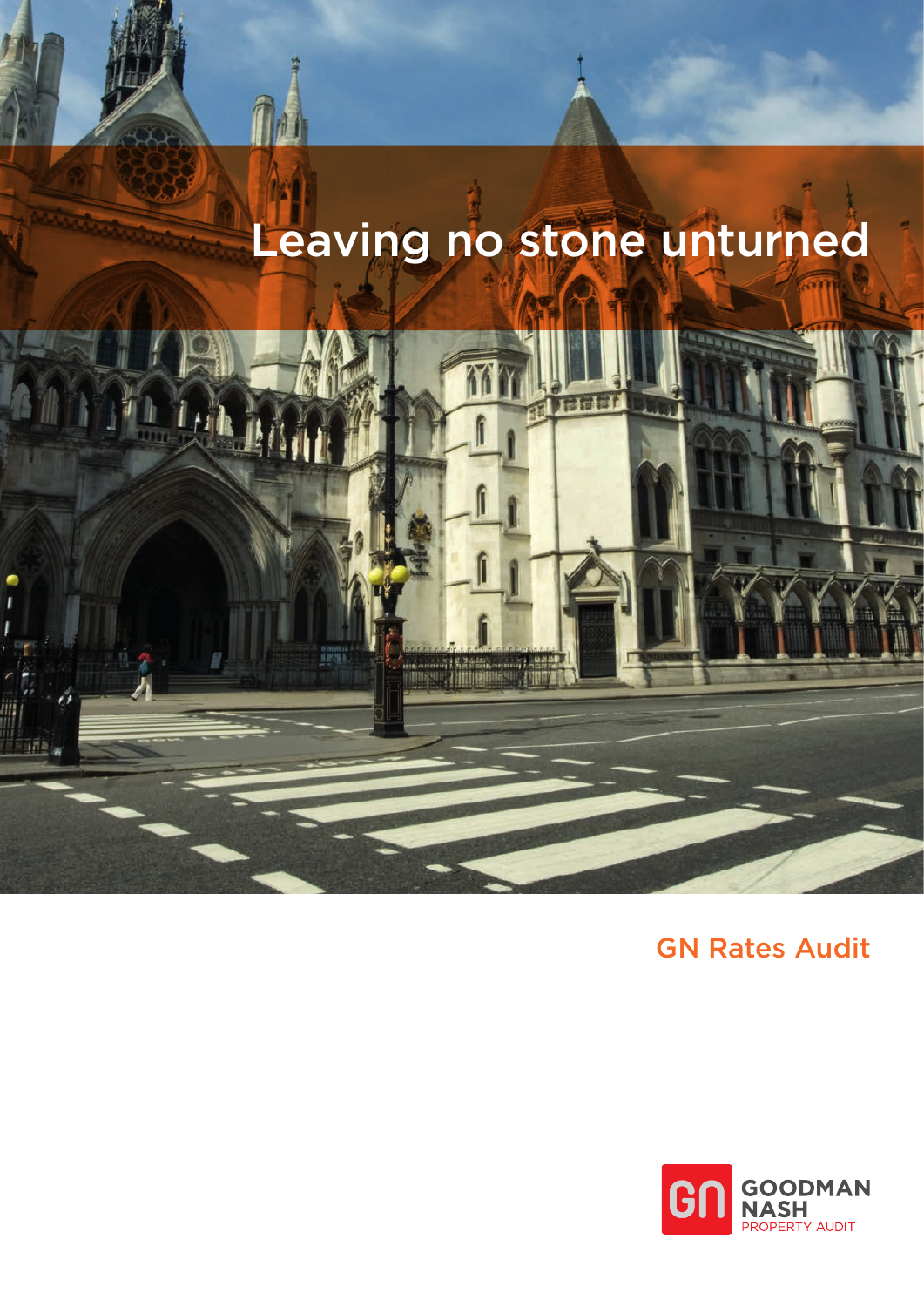## Going further to save you money

The working day. It's a busy time. So much to do and not enough hours to do it. When dealing with everyday tasks, it's difficult to know whether your company has previously paid the right business rates. In fact, your organisation might have been overpaying across its property portfolio for years.

**f** The work carried out has been done accurately and always dealt with in a professional manner. Minimal input on our behalf, **"** no clash of investigations with our retained Rating Agent...

Vue Entertainment

Our GN Rates Audit will uncover any overpayments and refund the money straight back to your business. So you can relax and focus on your daily responsibilities, knowing we're working saving you money.

#### **Our heritage in rates audits**

Goodman Nash has provided a rates audit service since 1999. In the 1990s, very few companies performed rates audits. However, account-payable audits by non-surveying companies were popular. These same companies strayed into business rates, investigating credit balances left on account and unclaimed empty rates.

We were different from the start. Established by chartered surveyors who understood the complexities of business rates, Goodman Nash progressed rapidly in this niche marketplace. Since our launch, we have delivered repeatedly for many FTSE 100 and 250 companies. These include some of the largest banks, building societies, food and non-food retail giants, high-street retailers, building conglomerates, manufacturers, and many public authorities. We have dealt with some of the UK's largest portfolios, recovering millions in savings, and completing multiple audits for many of our customers. See clients page on our website.

Our current headcount of around 60 makes and still retains us as the UK's largest independent provider of business-rates and property audit related services. We have achieved our market-leading position by investing millions into IT platforms. These platforms interrogate databases and create specific data-handling management systems with single-user interfaces for our auditors to view all client data on a property-by-property basis.

#### **Clarifying complex business rates**

Whatever your company and sector, you will appreciate that business rates are a difficult tax to administer. Paying the tax in instalments would be simple if billing was closed after a rate year expires.

However, that is not the case. Appealing against rateable values takes time. What's more, rateable values change frequently. This means that historic charges for earlier rate years can also change, requiring reopening of billing. Not forgetting complicated transitional relief, a multitude of exemptions and reliefs, and legislative changes between revaluations. With such complexity, it's little wonder many ratepayers occasionally overpay.

The reconciliation processes that ensure payments match liability are equally challenging. Often, companies lack the proprietary software necessary to proceed. Organisations outsourcing typically choose rates-management service providers that promise to succeed but often fail to deliver.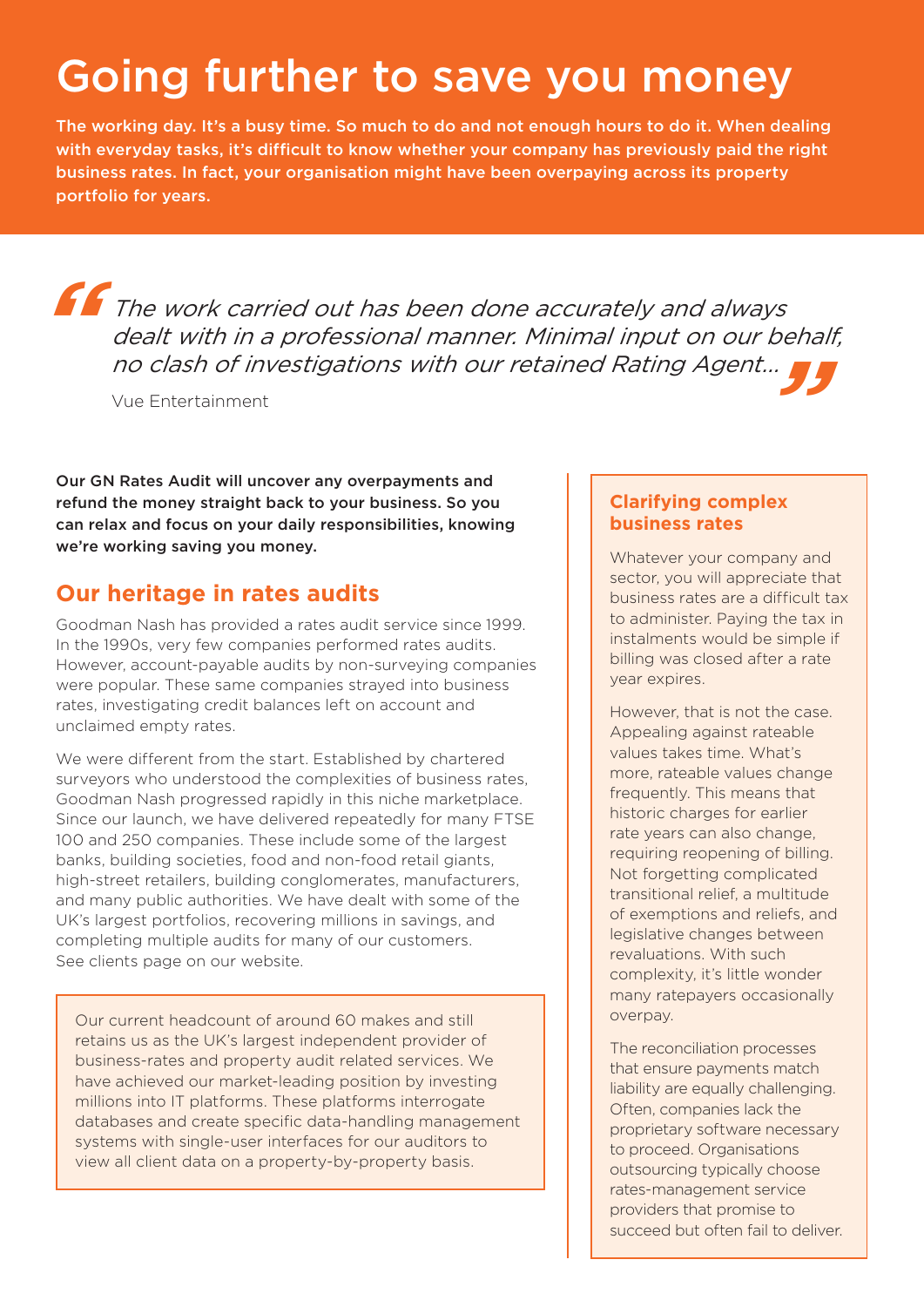#### **How the service can help**

The GN Rates Audit sits outside the conventional rates appeal process, helping return overpayments to your company. We will uncover mistakes and research to provide more accurate information that helps recover business overcharges.

Our GN Rates Audit and GN One-Off Business Rates Recovery services employ the same software tools. However, GN Rates Audit provides a more robust audit across your whole property portfolio, including important payments versus liabilities reconciliation. The audit also identifies rating-list errors, incorrect billing, client overpayments, missing reliefs and exemptions, and more.

#### **Uncovering Savings**

Additionally, we'll identify where you could have saved more through transitional certification or list alteration. For example, rateable values may have been too high or failed to account for material changes in circumstances, such as road works and adjoining building works.

We do not deliver the GN Rates Audit service half-heartedly. Some systems, such as the Valuation Office Agency website, are available in the public domain. At Goodman Nash, we do things differently. We buy in:

- rating data direct from the valuation officer and Scottish assessor, including summary valuation data, which gives us a significant advantage
- useful appeal information from the Valuation Tribunal Service
- Ordnance Survey data to enable spatial mapping and analysis techniques
- top tier property information sets.

Alongside these subscriptions, we obtain substantial databases through freedom of information requests and other data banks within the public domain. We combine and run data queries across colossal amounts of information. Our sophisticated toolset includes data integration across many platforms.

#### **Is GN Rates Audit right for you?**

Whatever the size and type of your buildings, if you have a portfolio of ten or more properties, or rateable values exceeding £100,000, it's wise to choose the GN Rates Audit service. It can also pay to use the service if your rateable values

change frequently, property numbers rise or fall, or some buildings are vacant or underused. Whether your business is a small or mediumsized company or a large corporation, we'll do everything we can to bring you significant savings.

#### **The benefits**

The benefits of the GN Rates Audit are measurable on a 'no win, no fee' basis. Using our service ensures your audit is performed by someone independent in the process. After all, an audit should not be about 'marking one's homework'. Our independence means we can see matters from a different perspective, and ensures you place your audit in safe, trusted hands.

#### **How the service works**

Your time is precious. So it's good to know our GN Rates Audit is quick and easy and hassle free. Even better, because we work on a 'no win, no fee' basis, you won't pay a penny if we fail to save you money.

Our team will collect information from you, such as property and payment records dating back as far back as your archives go. The more data we collect, the more thorough our audit.

We'll seek to identify:

- your company's methods of recording, reconciling and corresponding with councils
- past vacant and underused properties
- start and end dates of occupation
- incorrect billing
- opportunities through transitional certification, and exemptions and relief
- rating-list errors.

Next, we'll perform the audit at our offices. Aside from asking you a few quick questions, we'll leave you free to work without interruptions. If we find overpayments, we'll secure refunds for your business.